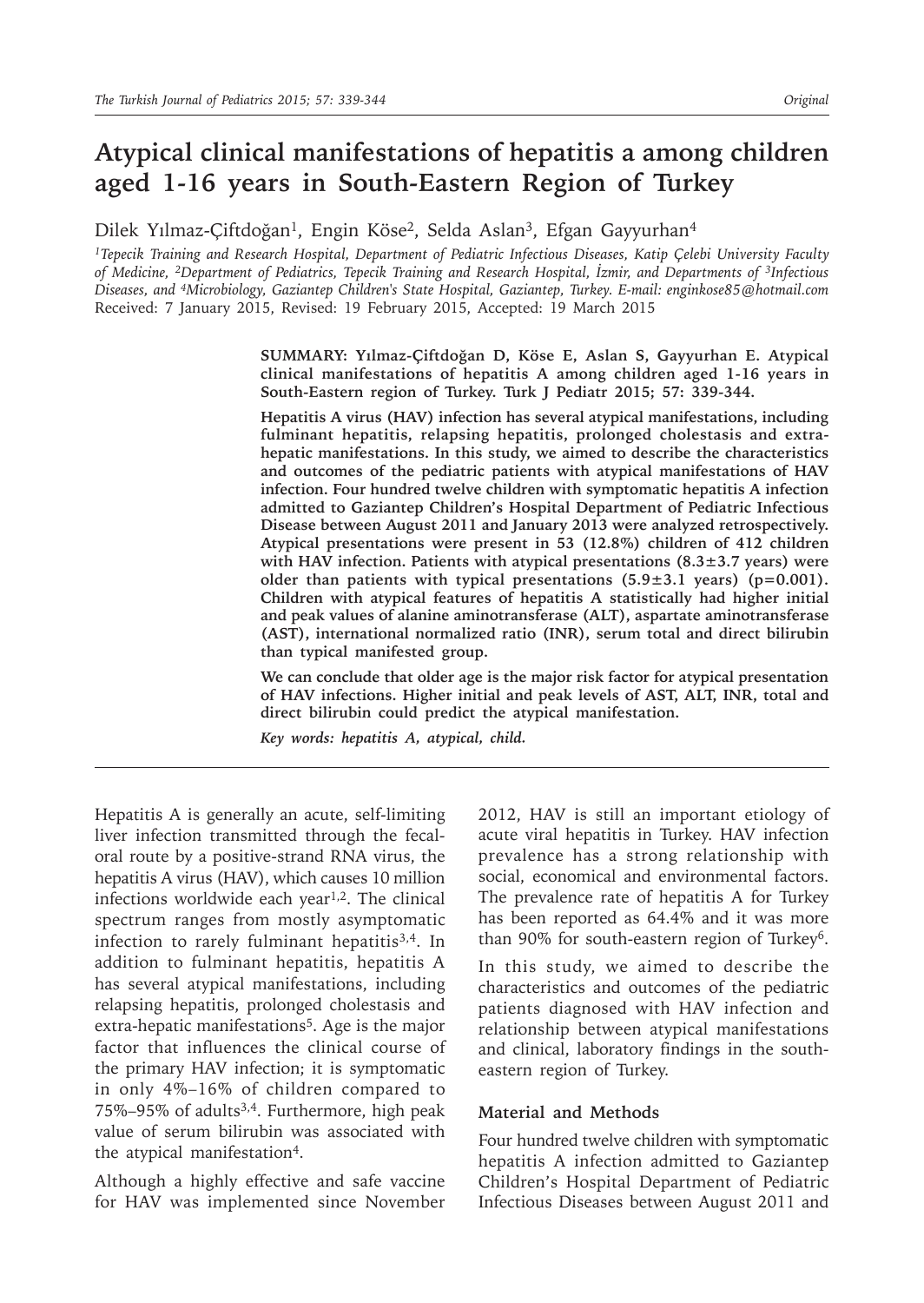| Clinical presentation               | All patients<br>$(n=412)$<br>$\%$ | Patients with atypical<br>manifestations<br>$(n= 53)$<br>$\%$ |
|-------------------------------------|-----------------------------------|---------------------------------------------------------------|
| Prolonged cholestasis $(n=21)$      | 5.1                               | 39.6                                                          |
| Complicated hepatitis $(n=18)$      | 4.3                               | 34                                                            |
| Fulminant hepatitis $(n=3)$         | 0.7                               | 5.6                                                           |
| Extra-hepatic complication $(n=15)$ | 3.6                               | 28.4                                                          |
| Pleural effusion $(n=5)$            | 1.2                               | 9.4                                                           |
| Thrombocytopenia $(n=5)$            | 1.2                               | 9.4                                                           |
| Leukopenia $(n=2)$                  | 0.6                               | 3.9                                                           |
| Rash $(n=1)$                        | 0.2                               | 1.9                                                           |
| Arthritis $(n=1)$                   | 0.2                               | 1.9                                                           |
| White matter lesion $(n=1)$         | 0.2                               | 1.9                                                           |
| Relapsing hepatitis $(n=14)$        | 3.4                               | 26.4                                                          |
| Total $(n=53)$                      | 12.8                              | 100                                                           |

**Table I.** Profile of Hepatitis A Infection in Children with Atypical Manifestations.

January 2013 were analyzed retrospectively. Diagnosis of HAV infection was made by positive serum hepatitis A virus immunoglobulin M antibody (anti-HAV IgM) (Chemiluminescent assay, Abbott Architect ci8200, using HAVAb-IgM kit).

Demographic data (age, gender), clinical findings (fever, fatigue, jaundice, dark urine, nausea/vomiting, diarrhea, itching, headache, abdominal pain) and laboratory findings [alanine aminotransferase (ALT), aspartate aminotransferase (AST), gamma glutamyl transpeptidase (GGT), alkaline phosphatase

(ALP), international normalized ratio (INR), total bilirubin, direct bilirubin] of patients were documented.

Atypical manifestations were defined as relapsing hepatitis, prolonged cholestasis, complicated cases with fulminant hepatitis and extra-hepatic manifestations. Relapsing hepatitis A was characterized by a biphasic peak of serum aminotransferase elevation with 1 to 4 month intervals between the first and second peak with ongoing anti-HAV IgM positivity5. Prolonged cholestasis was defined as direct bilirubin level higher than 50% of

**Table II.** Comparison of Demographic and Clinical Findings in Children with Typical and Atypical Clinical Manifestations of Hepatitis A.

| 1.1                        |                                         |                                          |       |
|----------------------------|-----------------------------------------|------------------------------------------|-------|
| Parameters                 | Typical<br>manifestations<br>$n \ (\%)$ | Atypical<br>manifestations<br>$n \ (\%)$ | P     |
| Age (year) (mean $\pm$ SD) | $5.9 \pm 3.1$                           | $8.3 \pm 3.7$                            | 0.001 |
| Gender (Male/Female)       | 161/198                                 | 21/32                                    | 0.47  |
| Fever                      | 163 (45.4)                              | 30(56.6)                                 | 0.13  |
| Fatigue                    | 138 (38.4)                              | 31 (58.4)                                | 0.006 |
| Jaundice                   | 279 (77,7)                              | 49 (92.5)                                | 0.01  |
| Dark urine                 | 197 (54.9)                              | 41 (77.4)                                | 0.004 |
| Nausea/Vomiting            | 178 (49.6)                              | 37 (69.8)                                | 0.006 |
| Diarrhea                   | 94 (26.2)                               | 18 (34)                                  | 0.23  |
| Itching                    | 137 (38.2)                              | 25 (47.2)                                | 0.21  |
| Headache                   | 99 (27.6)                               | 14 (26.4)                                | 0.81  |
| Abdominal pain             | 139 (38.7)                              | 28 (52.8)                                | 0.51  |
| Total                      | 359 (100)                               | 53 (100)                                 |       |

SD: Standard deviation.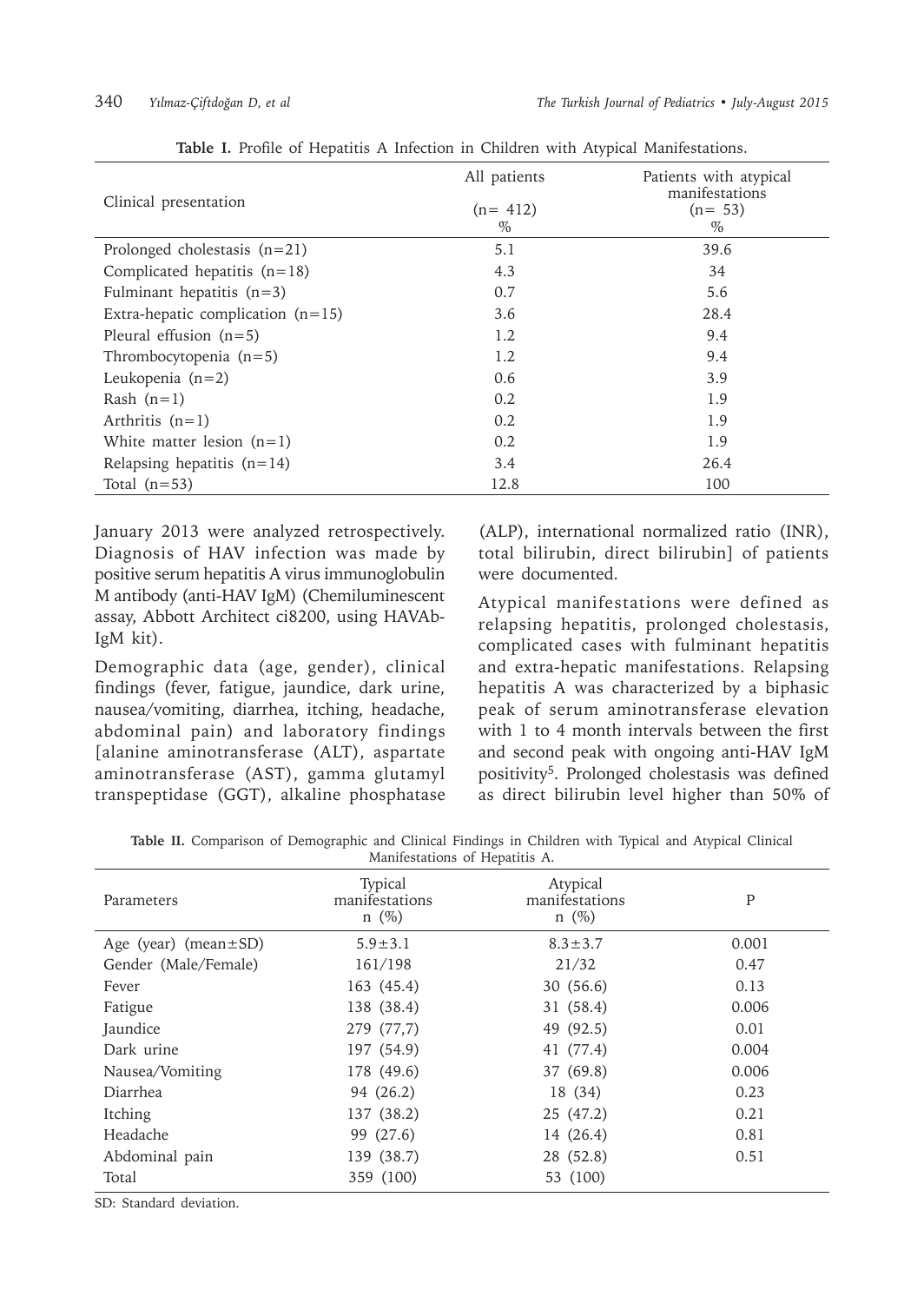| Parameters               | Typical<br>manifestations<br>$(mean \pm SD)$<br>(Initial / peak value) | Atypical<br>manifestations<br>$(\text{mean} \pm \text{SD})$<br>(Initial / peak value) | P           |
|--------------------------|------------------------------------------------------------------------|---------------------------------------------------------------------------------------|-------------|
| ALT $(IU/L)$             | $1605 \pm 818/2028 \pm 945$                                            | $1914 \pm 628/2394 \pm 882$                                                           | 0.003/0.008 |
| AST (IU/L)               | 1430±752/1914±911                                                      | $1751 \pm 616/2198 \pm 811$                                                           | 0.009/0.03  |
| Total bilirubin (mg/dL)  | $5.5 \pm 2.5/6.3 \pm 3.23$                                             | $7.3 \pm 2.9/9.7 \pm 4.9$                                                             | 0.03/0.001  |
| Direct bilirubin (mg/dL) | $2.9 \pm 1.9/3.8 \pm 2.2$                                              | $5.0 \pm 2.8 / 5.8 \pm 3.1$                                                           | 0.001/0.001 |
| GGT (IU/L)               | $138 \pm 99/148 \pm 105$                                               | $149 \pm 95 / 154.1 \pm 128$                                                          | 0.4/0.7     |
| ALP $(IU/L)$             | $196 \pm 61/215 \pm 81$                                                | $179 \pm 99/220 \pm 140$                                                              | 0.2/0.6     |
| <b>INR</b>               | $1.09 \pm 0.43 / 1.13 \pm 0.4$                                         | $1.32 \pm 0.65 / 1.45 \pm 0.8$                                                        | 0.001/0.001 |

**Table III.** Comparison of Laboratory Findings in Children with Typical and Atypical Manifestation of Hepatitis A

ALT: Alanine aminotransferase, AST: Aspartate aminotransferase, GGT: Gamma glutamyl transpeptidase, ALP: Alkaline phosphatase, INR: International normalized ratio, SD: Standard deviation.

total bilirubin level with fever, itching, diarrhea, weight loss and total bilirubin level higher than 10 mg/dl and a clinical course lasting for at least 12 weeks<sup>7,8</sup>. Extra-hepatic manifestations included thrombocytopenia, leukopenia, rash, pleural or pericardial effusion, acute reactive arthritis and neurologic complications<sup>5</sup>**.**

Statistical analysis was performed with the Statistical Package for the Social Sciences version 17.0 (SPSS, Microsoft Inc. Chicago, USA). All results were presented as means with standard deviations (SD) or number of instances (percent). Student's t-test was used for comparison of continuous variables between two groups. Fisher's Exact Test was used for expected frequencies less than five in contingency tables. Correlation analyses were performed using Pearson's correlation coefficient. P values <0.05 were considered statistically significant.

The protocol of this study was approved by the Ethics Committees of Gaziantep University, Faculty of Medicine, and the study was conducted in accordance with the principles

|                               |                                        | Manifestations of Hepatitis A     |                                                                           |       |
|-------------------------------|----------------------------------------|-----------------------------------|---------------------------------------------------------------------------|-------|
| Parameters                    | Prolonged<br>cholestasis<br>$n \ (\%)$ | Relapsing hepatitis<br>$n \ (\%)$ | Complicated<br>hepatitis<br>(Hepatic and extra-<br>hepatic)<br>$n \ (\%)$ | P     |
| Age (year)<br>$(mean \pm SD)$ | $11.0 \pm 2.8$                         | $7.6 \pm 2.6$                     | $5.6 \pm 3.4$                                                             | 0.001 |
| Gender (Male/<br>Female)      | 9/12                                   | 4/10                              | 8/10                                                                      | 0.61  |
| Jaundice                      | 21 (100)                               | 14 (100)                          | 14 (77.8)                                                                 | 0.02  |
| Dark urine                    | 20 (95.2)                              | 10(71.4)                          | 11(61.1)                                                                  | 0.03  |
| Itching                       | 15(71.4)                               | 4(28.6)                           | 6(33.3)                                                                   | 0.01  |
| Fever                         | 13 (61.9)                              | 6(42.9)                           | 11(61.1)                                                                  | 0.48  |
| Fatigue                       | 12(57.1)                               | 7(50)                             | 12 (66.7)                                                                 | 0.62  |
| Nausea/Vomiting               | 16 (76.2)                              | 10(71.4)                          | 11(61.1)                                                                  | 0.58  |
| Diarrhea                      | 8(38.1)                                | 5(35.7)                           | 5(27.8)                                                                   | 0.78  |
| Headache                      | 7(33.3)                                | 2 (14.39)                         | 5(27.8)                                                                   | 0.65  |
| Abdominal pain                | 15 (71.4)                              | 5(35.7)                           | 8(44.4)                                                                   | 0.26  |

**Table IV.** Comparison of Demographic and Clinical Findings in Children with Atypical Clinical [prolonged cholestasis, relapsing hepatitis and complicated hepatitis (hepatic and extra-hepatic)]

SD: Standard deviation.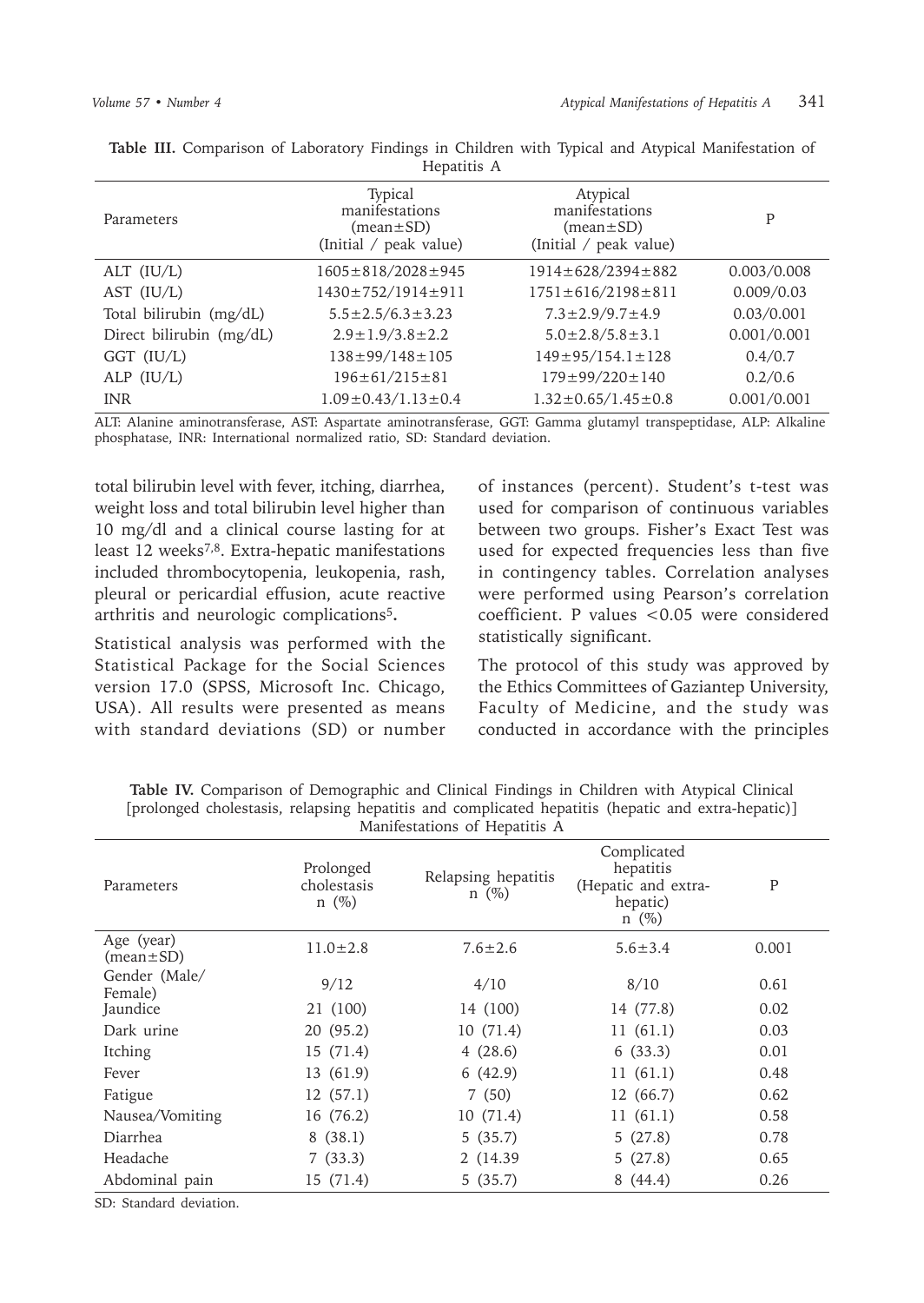of the Declaration of Helsinki.

## **Results**

Totally 412 patient were diagnosed as HAV infection. Among these, 182 (44.2%) were male and 230 (55.8%) were female. The mean age of the patients was  $6.25 \pm 3.28$  (1-16.5) years. Atypical presentations were present in 53 (12.8%) of these cases. Prolonged cholestasis [21 patients (39.6%)] was the most common atypical presentation (Table I). Fourteen patients had relapsing hepatitis (3.4%) and in 3 patients fulminant hepatitis occurred (0.7%). In 15 patients, extra-hepatic complications were determined (3.6%) (Pleural effusion in 5 patients, thrombocytopenia in 5 patients, leukopenia in 2 patients, rash in one patient, arthritis in one patient and white matter lesion in one patient) (Table I). The mean time of relapse was  $8.1 \pm 2.3$  weeks in children with relapsing hepatitis. In children with prolonged cholestasis, the mean period of cholestasis was 12.3±0.9 weeks.

Patients with atypical presentations  $(8.3 \pm 3.7)$ years) were older than patients with typical presentations  $(5.9 \pm 3.1 \text{ years})$   $(r=0.27,$ p=0.001). Fatigue, nausea/vomiting, jaundice and dark urine were statistically more common in patients with atypical manifestation (Table II). Fever, diarrhea, itching and abdominal pain were more common in patients with atypical presentations but these differences were not statistically significant (Table II).

Among the biochemical markers, children with atypical features of hepatitis A statistically had higher initial and peak values of alanine aminotransferase (ALT), aspartate aminotransferase (AST), international normalized ratio (INR), serum total and direct bilirubin than children with typical manifestations (Table III). In terms of gamma glutamyl transpeptidase (GGT) and alkaline phosphatase (ALP) levels, there were no statistically significant differences between two groups (Table III).

In the comparison of demographic and clinical findings of children with atypical manifestations, jaundice, dark urine and itching were statistically found to be more frequent in children with prolonged cholestasis than children with relapsing hepatitis and complicated hepatitis. Furthermore, children with prolonged cholestasis were older than other two groups (p=0.001) (Table IV).

Laboratory investigations showed that children with prolonged cholestasis had statistically higher initial and peak GGT, ALP, total and direct bilirubin levels than children with

| Parameters                              | Prolonged cholestasis<br>$(mean \pm SD)$<br>(Initial / peak value) | Relapsing hepatitis<br>$(mean \pm SD)$<br>(Initial / peak value) | Complicated hepatitis<br>(Hepatic and extra-<br>hepatic)<br>$(mean \pm SD)$<br>(Initial / peak value) | P           |
|-----------------------------------------|--------------------------------------------------------------------|------------------------------------------------------------------|-------------------------------------------------------------------------------------------------------|-------------|
| ALT $(IU/L)$                            | $1901 \pm 709/2411 \pm 930$                                        | $1711 \pm 467/2189 \pm 739$                                      | $2088 \pm 619/2534 \pm 944$                                                                           | 0.24/0.55   |
| AST $(IU/L)$                            | $1739 \pm 681/2224 \pm 817$                                        | $1610 \pm 457/2025 \pm 658$                                      | $1873 \pm 648/2304 \pm 925$                                                                           | 0.49/0.62   |
| Total<br>bilirubin<br>(mg/dL)<br>Direct | $9 \pm 2.3/12.7 \pm 2.4$                                           | $6.2 \pm 1.3/6.5 \pm 1.4$                                        | $6.2 \pm 3.7/8.7 \pm 6.6$                                                                             | 0.003/0.001 |
| bilirubin<br>(mg/dL)                    | $6 \pm 1.7/6.9 \pm 1.5$                                            | $3.6 \pm 0.7/4.04 \pm 1.1$                                       | $4.9 \pm 4.1/5.8 \pm 4.7$                                                                             | 0.04/0.02   |
| GGT (IU/L)                              | $204 \pm 102/228 \pm 145$                                          | $98 \pm 64/67 \pm 31$                                            | $123 \pm 78/135 \pm 107$                                                                              | 0.001/0.001 |
| ALP $(IU/L)$                            | $202 \pm 102/264 \pm 134$                                          | $121 \pm 72/142 \pm 89$                                          | $198 \pm 93/229 \pm 161$                                                                              | 0.04/0.03   |
| <b>INR</b>                              | $1.32 \pm 0.38 / 1.45 \pm 0.36$                                    | $1.09 \pm 0.18/1.09 \pm 0.27$                                    | $1.49 \pm 1.01 / 1.62 \pm 1.03$                                                                       | 0.23/0.1    |

**Table V.** Comparison of Laboratory Findings in Children with Atypical Clinical [prolonged cholestasis, relapsing hepatitis and complicated hepatitis (hepatic and extra-hepatic)] Manifestations of Hepatitis A

ALT: Alanine aminotransferase, AST: Aspartate aminotransferase, GGT: Gamma glutamyl transpeptidase, ALP: Alkaline phosphatase, INR: International normalized ratio, SD: Standard deviation.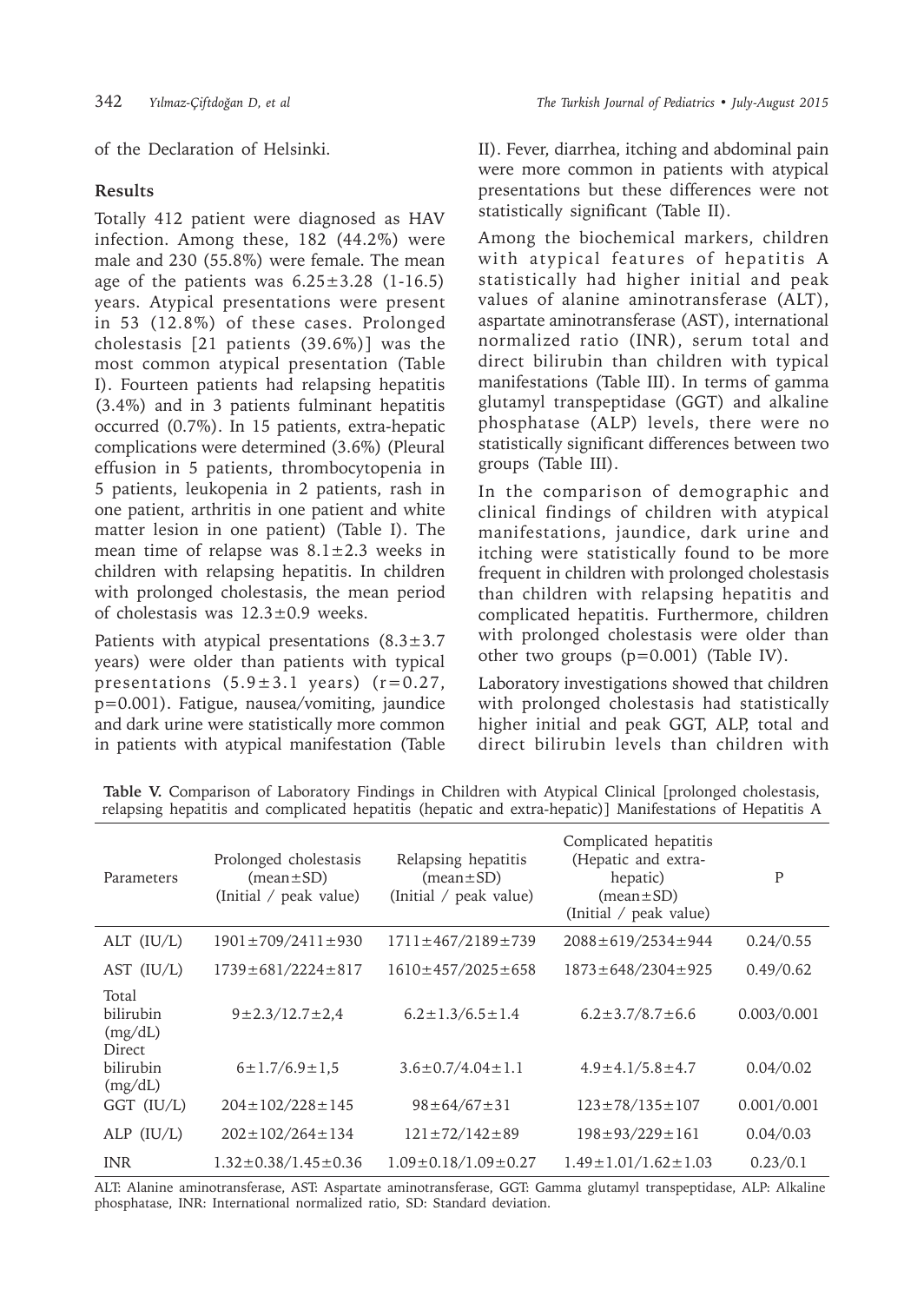relapsing hepatitis and complicated hepatitis. Although, INR and transaminase levels were found to be higher in children with complicated hepatitis, no statistically significant difference was detected (Table V).

## **Discussion**

The clinical spectrum of HAV infection ranges from asymptomatic infection to fulminant hepatitis. Clinical manifestations of HAV infection are dependent on the age of the patient. In children younger than 6 years of age, about 70% of infections are asymptomatic; in contrast, infection is usually symptomatic, with jaundice and remarkably high levels of serum aminotransferases in more than 70% of adult patients<sup>9</sup>. Similar to the previous studies, in our study, older age was statistically related with atypical manifestations. Additionally, initial and peak levels of AST, ALT, INR, total and direct bilirubin could give statistically significant idea about atypical clinical course progress.

Moreover, to the best of our knowledge, this is the first report from Turkey which evaluated the difference of clinical symptoms between children with typical and atypical HAV infection. Fatigue, nausea/vomiting, jaundice and dark urine were statistically more common in patients with atypical manifestations.

The course of HAV infection could be atypical in forms of cholestatic, recurrent, or fulminant hepatitis, with a percentage of  $7\%^{10}$ . Atypical clinical manifestations were observed in 1.4% of children with Hepatitis A in the middle region of Turkey<sup>11</sup>. In our study, this percentage was higher (12.8%). In the same study, of the 427 patients, 4 (0.9%) patients were detected to have cholestatic hepatitis. Other atypical manifestations were recurrent hepatitis in 1 (0.2%) patient and fulminant hepatitis in 1 (0.2%) patient<sup>11</sup>. In our study, cholestatic hepatitis, recurrent hepatitis and fulminant hepatitis were found in 21 (5.1%), 14 (3.4%) and 3 (0.7%) of all patients, respectively. These higher percentages can be explained by referred cases with severe or atypical clinical manifestations from the countryside hospitals to our hospital, which is the only reference hospital of the region. Jeong et al<sup>3</sup>. have reported that acute kidney injury was found in 1.5–4.7% of HAV infected pediatric patients in Korea. In our study, no patient was diagnosed

### by acute kidney injury.

Not surprisingly, in the comparison of children with atypical manifestations jaundice, dark urine, itching and higher initial and peak levels of GGT, ALP, total and direct bilirubin were found to be more frequently in children with prolonged cholestasis. Furthermore, interestingly, children with prolonged cholestasis were statistically older than other two groups. No studies investigating the comparison of demographic, clinical and laboratory findings in children with atypical clinical manifestations of hepatitis A are available in the literature, so far.

In Turkey, hepatitis A vaccination was implemented since November 2012. Our study provides us information about clinical manifestations of HAV infection in children before the implementation of routine hepatitis A vaccination. Therefore, we believe that this study would support serious data for the future studies, which would aim to compare the progress of HAV infections in children before and after the implementation of hepatitis A vaccination in Turkey.

This study includes several limitations. Firstly, it includes only symptomatic patients admitted to pediatric outpatient clinics. For this reason, ratio of atypical clinical manifestations was found higher than other studies. Secondly, due to the small number of patients in groups, comparing the clinical and laboratory findings between prolonged cholestasis, relapsing hepatitis and complicated hepatitis groups was not possible.

As a result, we conclude that older age is the major risk factor for atypical presentation of HAV infections. Higher initial and peak levels of AST, ALT, INR, total and direct bilirubin could predict the atypical manifestation. Also jaundice, dark urine, itching symptoms might help the clinicians to anticipate the atypical clinical course in HAV infected pediatric patients.

#### **REFERENCES**

- 1. Jacobsen KH, Wiersma ST. Hepatitis A virus seroprevalence by age and world region, 1990 and 2005. Vaccine 2010; 28: 6653-6657.
- 2. Hepatitis A vaccines. Wkly Epidemiol Rec 2000; 75: 38-44.
- 3. Jeong SH, Lee HS. Hepatitis A: clinical manifestations and management. Intervirology 2010; 53: 15-19.